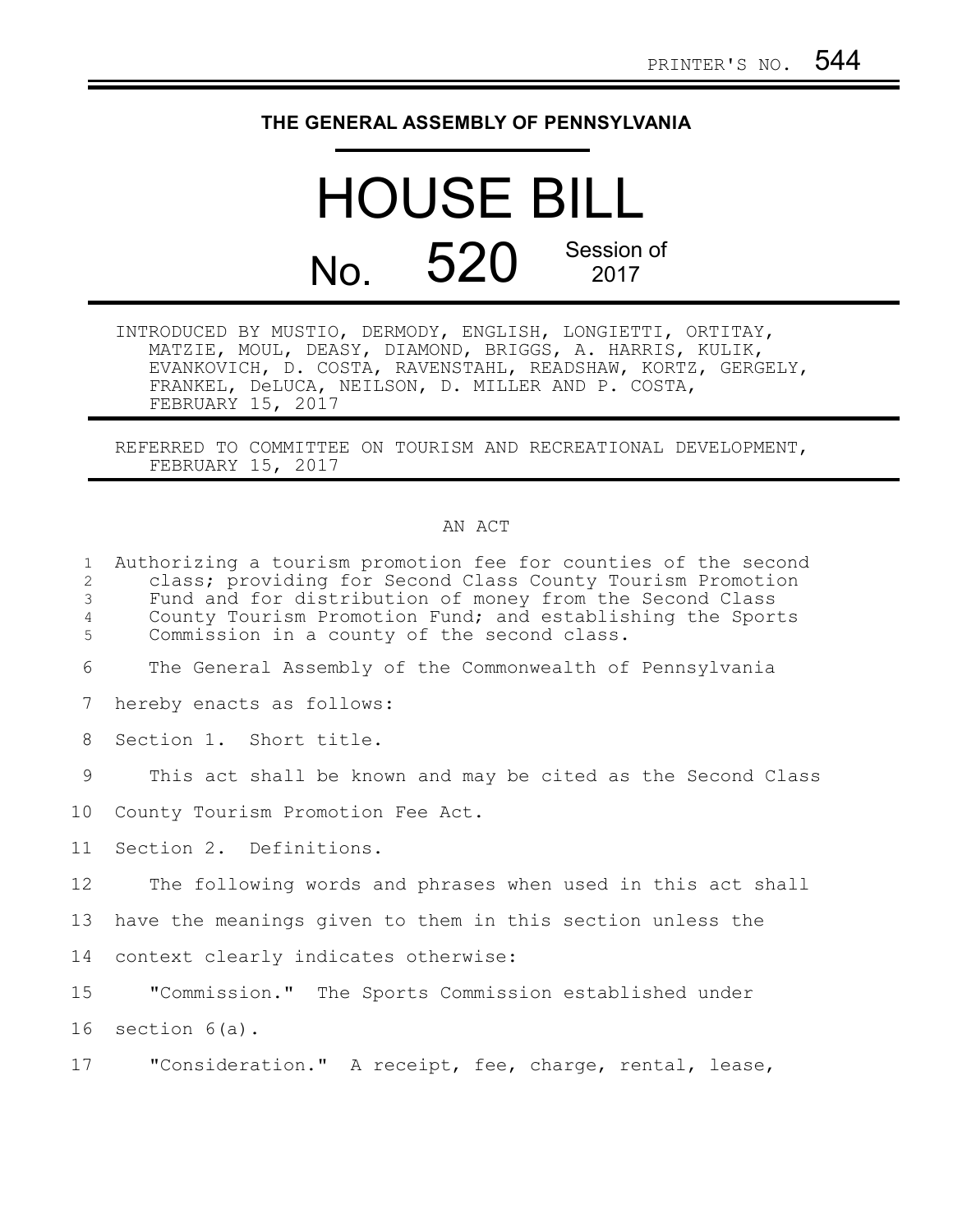cash, credit, property of any kind or nature or other payment received by an operator in exchange for or in consideration of the use or occupancy by a transient of a room in a hotel for any temporary period. 1 2 3 4

"Convention center or exhibition hall." A building that: 5

(1) is not used for the retail sale of merchandise or part of a shopping center, mall or other retail center, including any land appurtenant to a part of the shopping center, mall or other retail center; 6 7 8 9

(2) has a major function of housing meetings, exhibitions, shows, conventions, assemblies, convocations or other similar gatherings; and 10 11 12

(3) contains no less than 300,000 gross square feet of exhibition space for shows and conventions. 13 14

"Fund." The Second Class County Tourism Promotion Fund established under section 4(a). 15 16

"Hotel." 17

(1) As follows: 18

(i) a hotel, motel, inn, guest house or other building located within the taxing jurisdiction which holds itself out by any means, including advertising, license, registration with any innkeeper's group, convention listing association, travel publication or similar association or with any government agency as being available to provide overnight lodging or use of facility space for consideration to persons seeking temporary accommodation; 19 20 21 22 23 24 25 26 27

(ii) a place which advertises to the public at large that it will provide beds, sanitary facilities or other space for a temporary period to members of the public at 28 29 30

20170HB0520PN0544 - 2 -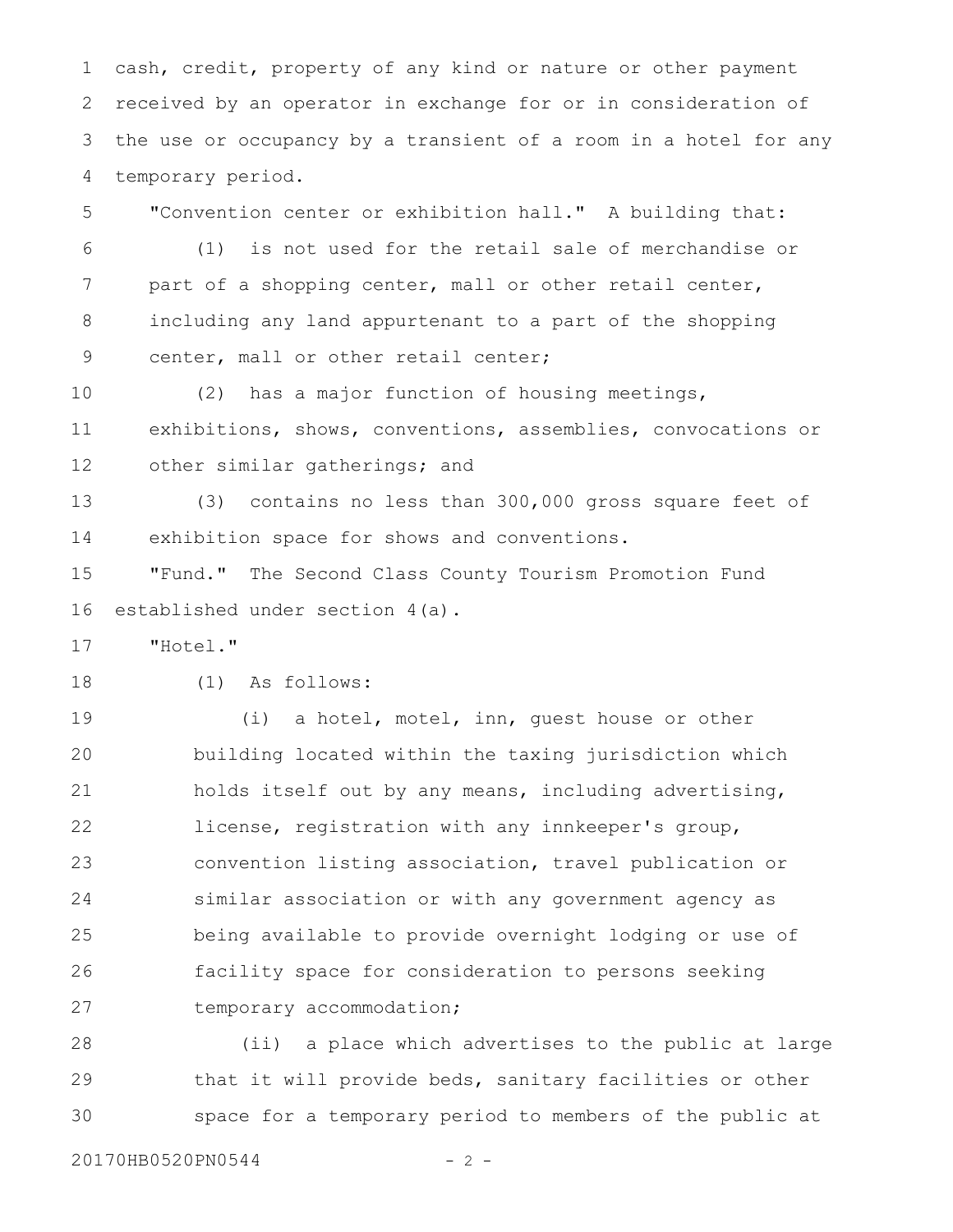large; or

2

1

(iii) a place recognized as a hostelry.

(2) The term does not include portions of a facility which are devoted to persons who have established permanent residence at the facility. 3 4 5

"Occupancy." The use or possession or the right to the use or possession by a person other than a permanent resident of a room in a hotel for any purpose or the right to the use or possession of the furnishings or to the services accompanying the use and possession of the room. 6 7 8 9 10

"Operator." An individual, a partnership, nonprofit or profit-making association or corporation or other person or group of persons that maintains, operates, manages, owns, has custody of or otherwise possesses the right to rent or lease overnight accommodations in a hotel to the public for consideration. 11 12 13 14 15 16

"Patron." A person who pays the consideration for the occupancy of a room in a hotel. 17 18

"Permanent resident." A person who has occupied or has the right to occupancy of a room in a hotel as a patron or otherwise for a period of more than 30 consecutive days. 19 20 21

"Regional tourism promotion agency." As defined under the act of July 4, 2008 (P.L.621, No.50), known as the Tourism Promotion Act. 22 23 24

"Regional tourist promotion activities." Services, activities, facilities and events which result in a significant number of nonresidents visiting a county of the second class for recreational, cultural or educational purposes. 25 26 27 28

"Room." A space in a hotel set aside for use and occupancy by patrons or otherwise for consideration which has at least one 29 30

20170HB0520PN0544 - 3 -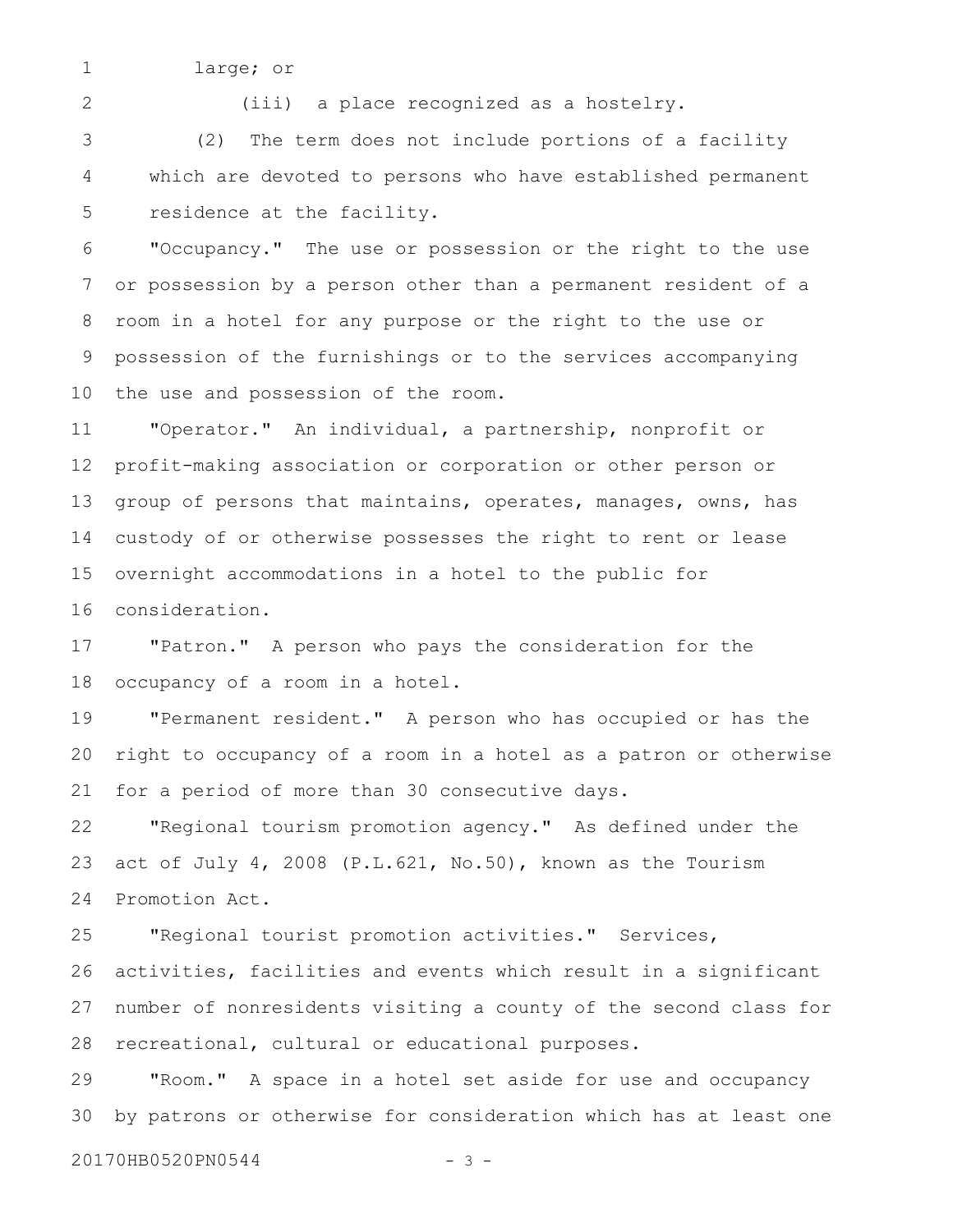bed or other sleeping accommodation. 1

"Temporary." A period of time of no more than 30 consecutive days. 2 3

"Tournament." An organized amateur sporting event consisting of participants who are engaged without remuneration in regional, State and national sporting activities, which encourage travel for overnight lodging in a county of the second class. 4 5 6 7 8

"Transaction." An activity involving the obtaining by a transient or patron of the use or occupancy of a hotel room from which consideration emanates to the operator under an express or an implied contract. 9 10 11 12

"Transient." An individual who obtains accommodation in a hotel by means of registering at the facility for the temporary occupancy of a room for the personal use of the individual by paying to the operator of the facility a fee in consideration for the accommodation. 13 14 15 16 17

Section 3. Second class county tourism promotion fee. 18

A county of the second class may impose a tourism promotion fee of no more than 2% on the consideration received by an operator of a hotel within the county from a transaction of renting a room to accommodate a transient. The operator shall collect the fee authorized under this section from the patron of the room and transmit the fee to the county. 19 20 21 22 23 24

Section 4. Second Class County Tourism Promotion Fund. (a) Tourism promotion fund.--A county of the second class opting to impose the fee under section 3 shall establish a Second Class County Tourism Promotion Fund as a special fund in the county treasury. 25 26 27 28 29

(b) Deposits.--The treasurer of a county of the second class 20170HB0520PN0544 - 4 -30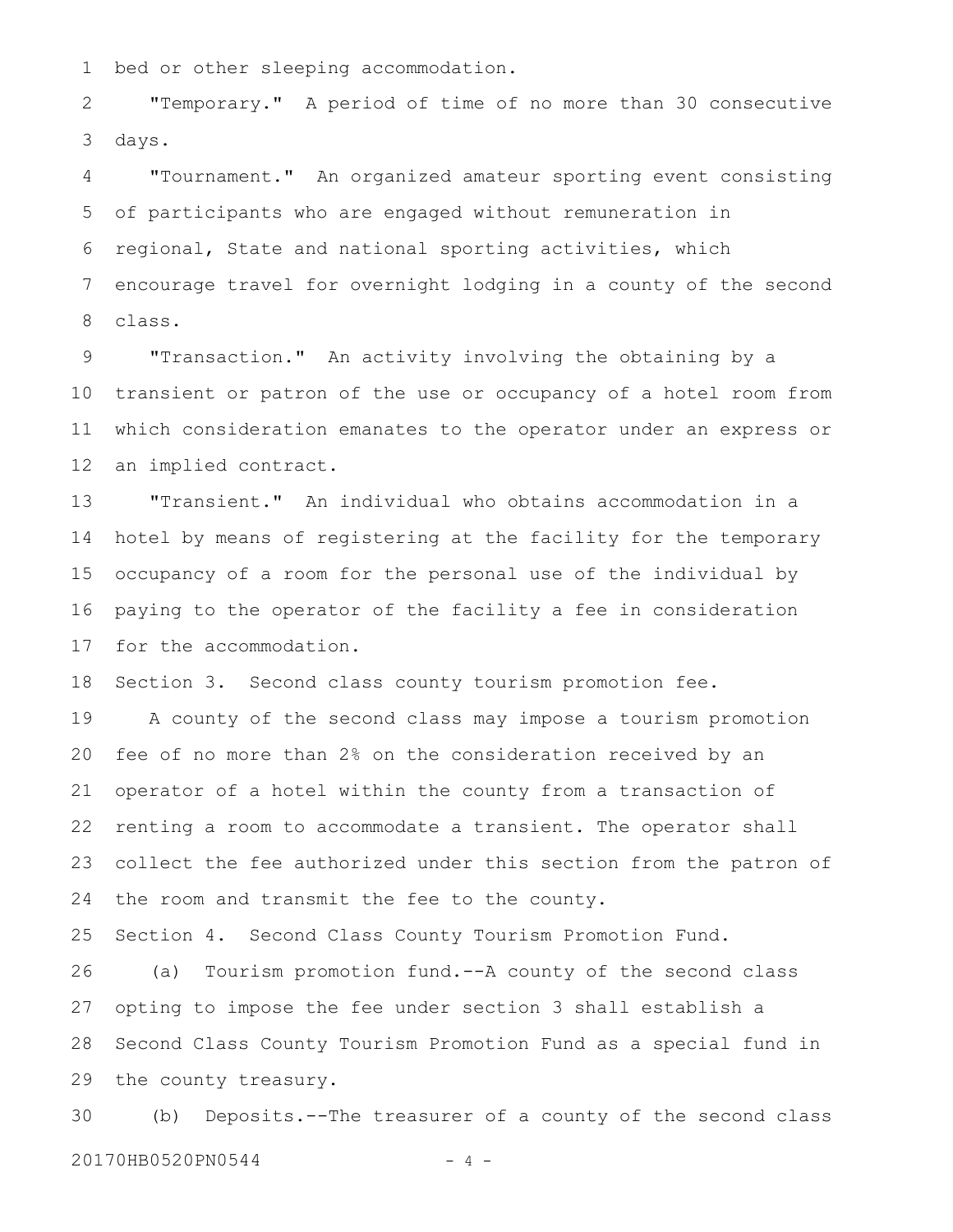opting to impose the fee under section 3 shall collect the fee and deposit the money in the fund. 1 2

(c) Reports.--Recipients of funds generated by the tourism promotion fee shall make annual audited reports of the receipts and expenditures of such funds to the county executive, president of county council, county controller, county treasurer, President pro tempore of the Senate, Speaker of the House of Representatives, Minority Leader of the Senate and Minority Leader of the House of Representatives. 3 4 5 6 7 8 9

(d) Audits.--The county controller of a county of the second class may conduct audits of the use of funds generated by the tourist promotion fee. 10 11 12

Section 5. Distribution of money. 13

(a) Reserve fund deposit.-- 14

(1) Before money in the fund established under section 4(a) is distributed under subsection (b), 10% of the money in the fund shall be deposited in a sports commission reserve fund established by a sports commission in a county of the second class. 15 16 17 18 19

(2) The amount deposited under paragraph (1) shall not exceed the following: 20 21

22

(i) Three million dollars.

(ii) The amount specified under subparagraph (i) as adjusted for inflation annually according to the Consumer Price Index for All Urban Consumers. 23 24 25

(b) Distribution.--The money in the fund shall be distributed by the treasurer of a county of the second class as follows: 26 27 28

(1) Two percent to a home rule charter municipality where a recognized tourist promotion agency is established by 29 30

20170HB0520PN0544 - 5 -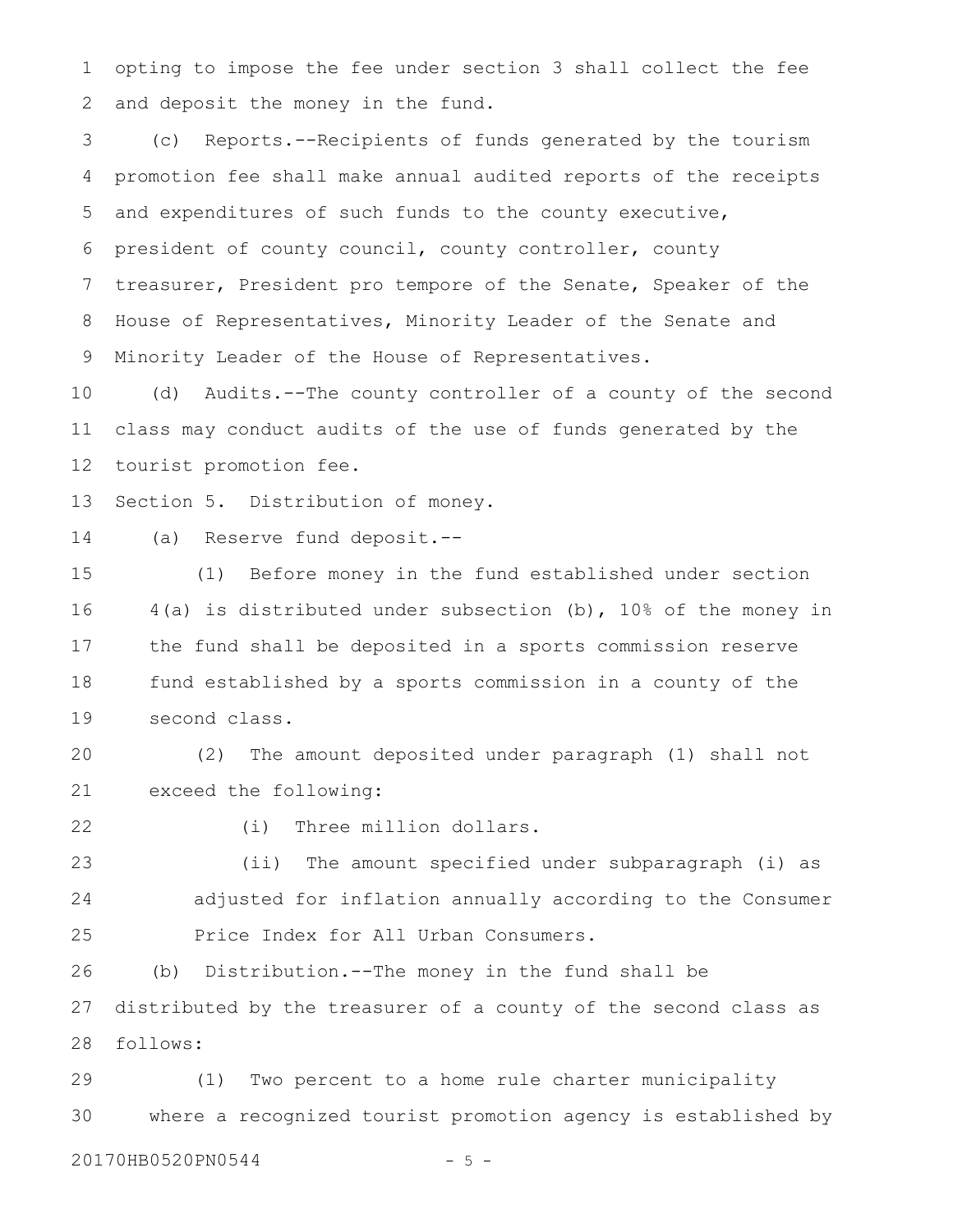the home rule charter municipality in a county of the second class, at the request of that municipality, shall be returned to that municipality for deposit in that municipality's special fund, which is separate from all other municipal revenue and established solely for purposes of paying for promotional programs implemented by a nonprofit organization which are designed to stimulate and increase the volume of conventions, meetings and visitors within the municipality. Money under this paragraph shall be used for, but not limited to, the following purposes: 1 2 3 4 5 6 7 8 9 10

(i) Capital improvements and advertising the area served by the recognized tourist promotion agency as a convention and business travel destination. 11 12 13

(ii) Marketing and advertising the area served by the recognized tourist promotion agency as a convention and business travel destination. 14 15 16

(iii) Marketing and advertising the area served by the recognized tourist promotion agency to the public as a whole for use of its tourist and convention facilities. 17 18 19

(iv) Marketing and advertising the area served by the recognized tourist promotion agency as a leisure travel destination. 20 21 22

(v) Using all appropriate marketing and advertising tools to accomplish the purposes designated under subparagraphs  $(i)$ ,  $(ii)$ ,  $(iii)$  and  $(iv)$ , including, but not limited to, advertising, publicity, publications, direct marketing, direct sales and participating in travel trade shows. 23 24 25 26 27 28

(2) Ten percent to the film office that is recognized by the Association of Film Commissioners International which is 29 30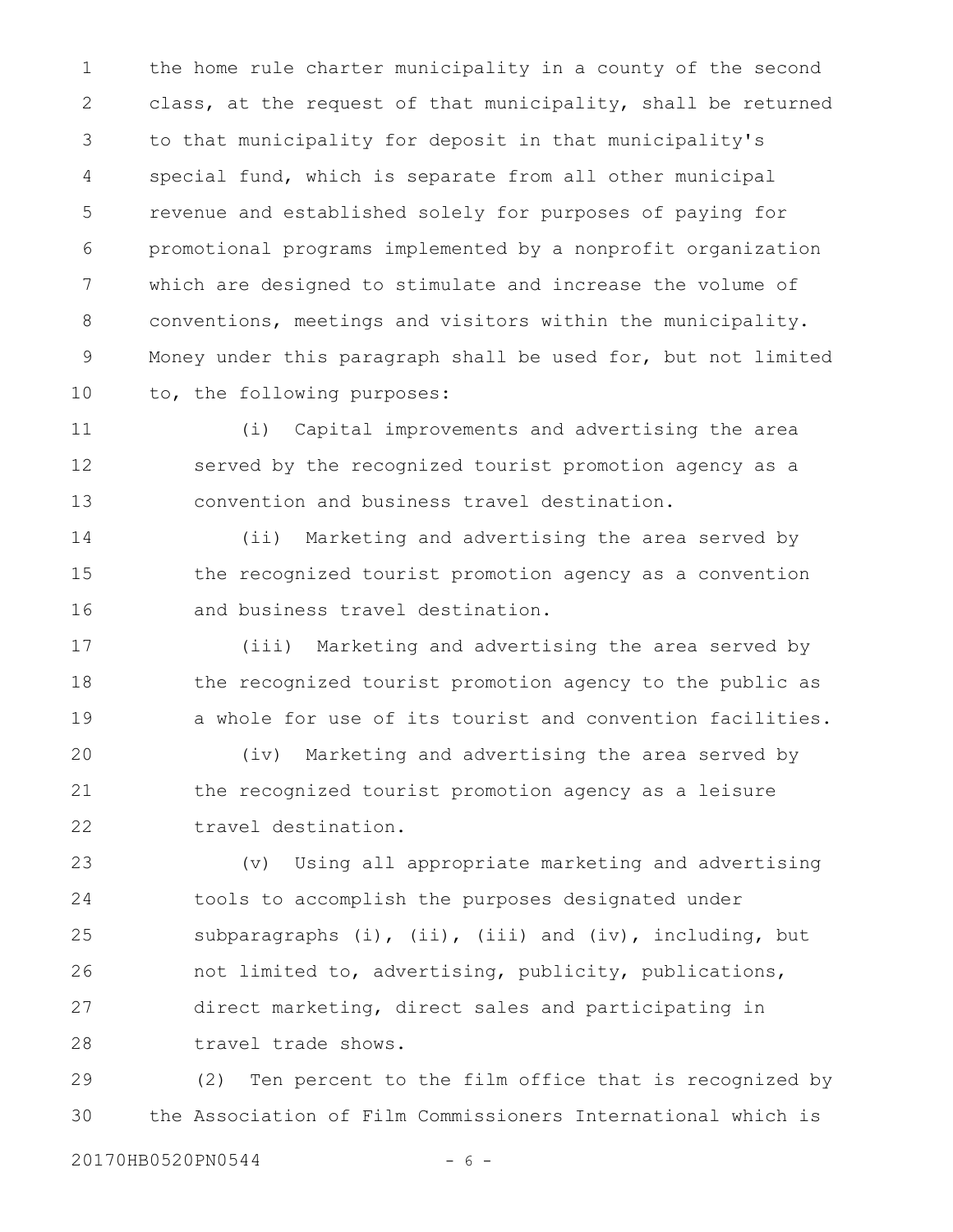located in a county of the second class to grow the regional film industry for the purpose of attracting movie, television and commercial productions through marketing initiatives. 1 2 3

(3) Eighteen percent to the Sports and Exhibition Authority established under Article XXV-A of the act of July 28, 1953 (P.L.723, No.230), known as the Second Class County Code, for capital improvements to a convention center or exhibition hall located in a city of the second class, including all of the following: 4 5 6 7 8 9

(i) Capital cosmetic improvements to enhance the convention and sports experience for clients. 10 11

(ii) The purchase and maintenance of physical improvements, including, but not limited to, permanent marquees, integrated electronic informational boards and signage, event signage, stadium-style seating, multiuse sports courts and related assets to include NCAA-quality, tournament-ready equipment for various sports, including, but not limited to, basketball, volleyball, soccer, lacrosse and other sports assets and equipment that would attract additional events. 12 13 14 15 16 17 18 19 20

(iii) Upgrades to programmable space that enhance the customer experience through improved functionality, aesthetics and upgraded technology. 21 22 23

(4) Twenty-two percent to a regional tourism promotion agency in a city of the second class for the purpose of establishing a sports commission in a county of the second class. 24 25 26 27

(5) Twenty-five percent to a regional tourism promotion agency in a city of the second class for the purpose of establishing a convention promotion and marketing fund. The 28 29 30

20170HB0520PN0544 - 7 -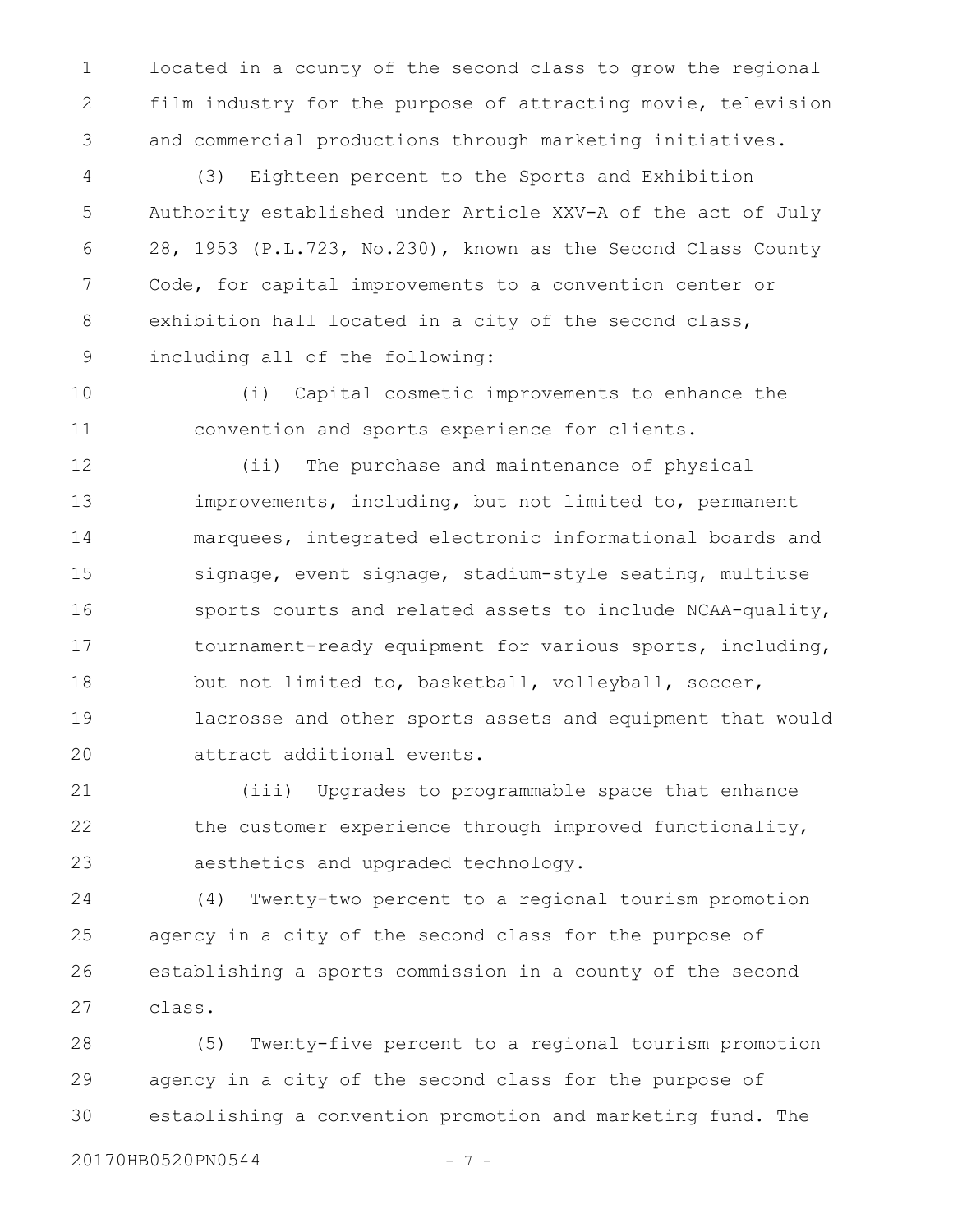regional tourism promotion agency shall use the money in the convention promotion and marketing fund for, but not limited to, any of the following purposes: 1 2 3

(i) Securing future meetings and conventions for a convention center or exhibition hall in a city of the second class that provides for the use of multiple hotels. 4 5 6 7

(ii) Transportation associated with the production of meetings and conventions held within a county of the second class. 8 9 10

(iii) Operating costs associated with the production of meetings and conventions held within a county of the second class. 11 12 13

(6) Five percent to the treasurer of a county of the second class for costs of collecting the tourism promotion fee under section 4(b). 14 15 16

(7) Eighteen percent to the Sports Commission established under section 6(a) for regional tourist promotion activities. The revenue shall be used by the commission for any of the following purposes in a county of the second class: 17 18 19 20 21

(i) Construction, upgrades and maintenance of amateur sports-related tournament locations in parks throughout a county of the second class to a standard which would attract hosting of regional, State and national sporting tournaments. 22 23 24 25 26

(ii) Swimming pool upgrades for competitive tournament-level events in parks owned by a county of the second class. 27 28 29

(iii) Enhancing the marketability of sports-related 20170HB0520PN0544 - 8 -30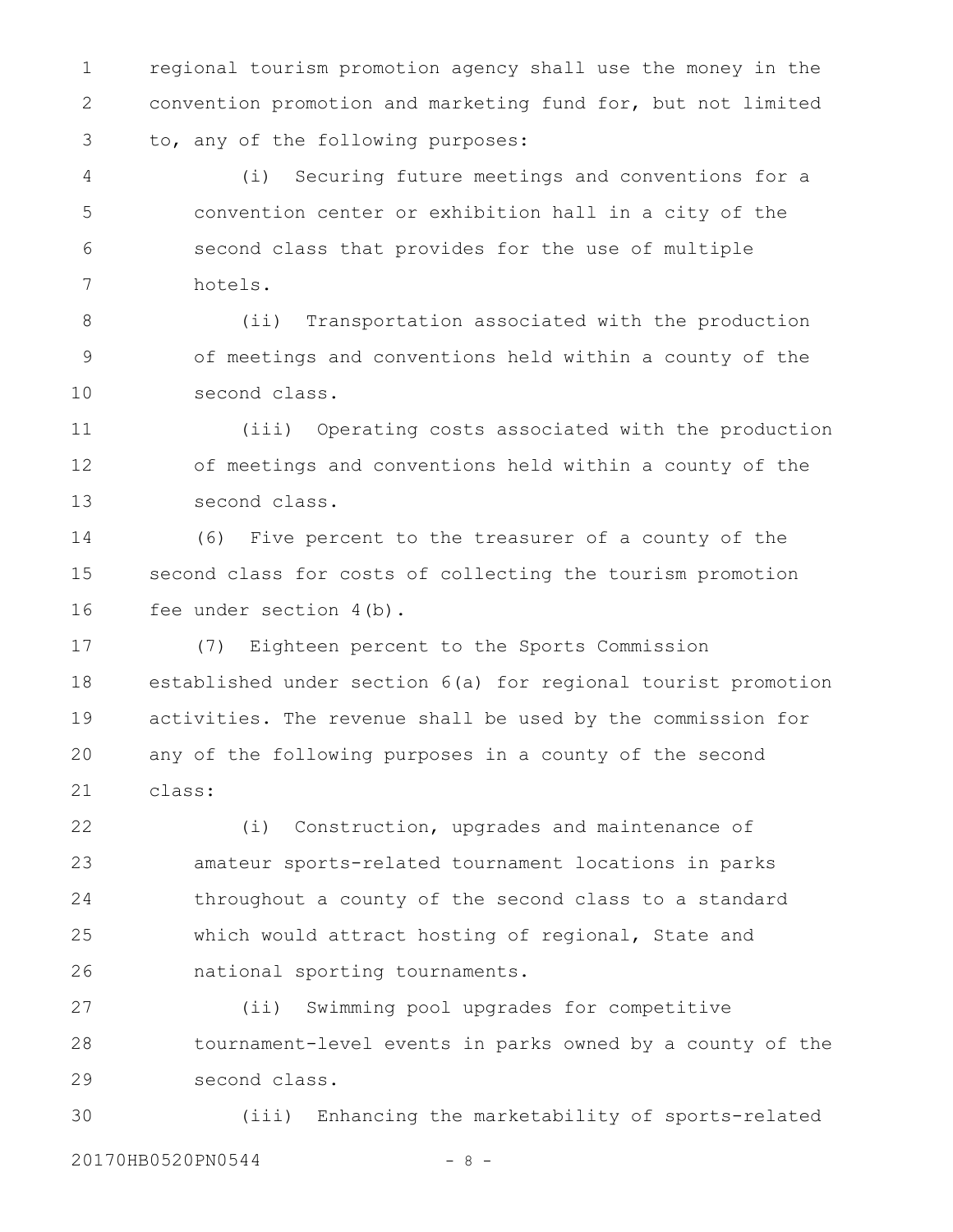events in parks owned by a county of the second class to a standard which would attract hosting of regional, State and national sporting tournaments. 1 2 3

(c) Reserve account.-- 4

(1) An entity that received money under subsection (b) may deposit any unused money received by the entity under subsection (b) in a fiscal year into a reserve account in the county treasury of a county of the second class. 5 6 7 8

(2) Money in the reserve account under paragraph (1) may be withdrawn by the entity that deposited the money for the purposes specified under subsection (b) for subsequent fiscal years. 9 10 11 12

Section 6. Sports Commission. 13

(a) Establishment.--The Sports Commission is established in a county of the second class. 14 15

(b) Members.--The commission shall consist of, but not be limited to, the following members: 16 17

(1) The county executive or the county executive's designee, who resides in a county of the second class. 18 19

(2) The mayor of a city of the second class, or the mayor's designee, who resides in a county of the second class. 20 21 22

(3) One member appointed by the President pro tempore of the Senate, who resides in a county of the second class. 23 24

(4) One member appointed by the Speaker of the House of Representatives, who resides in a county of the second class. 25 26

(5) One member appointed by the Minority Leader of the Senate, who resides in a county of the second class. 27 28

(6) One member appointed by the Minority Leader of the House of Representatives, who resides in a county of the 29 30

20170HB0520PN0544 - 9 -